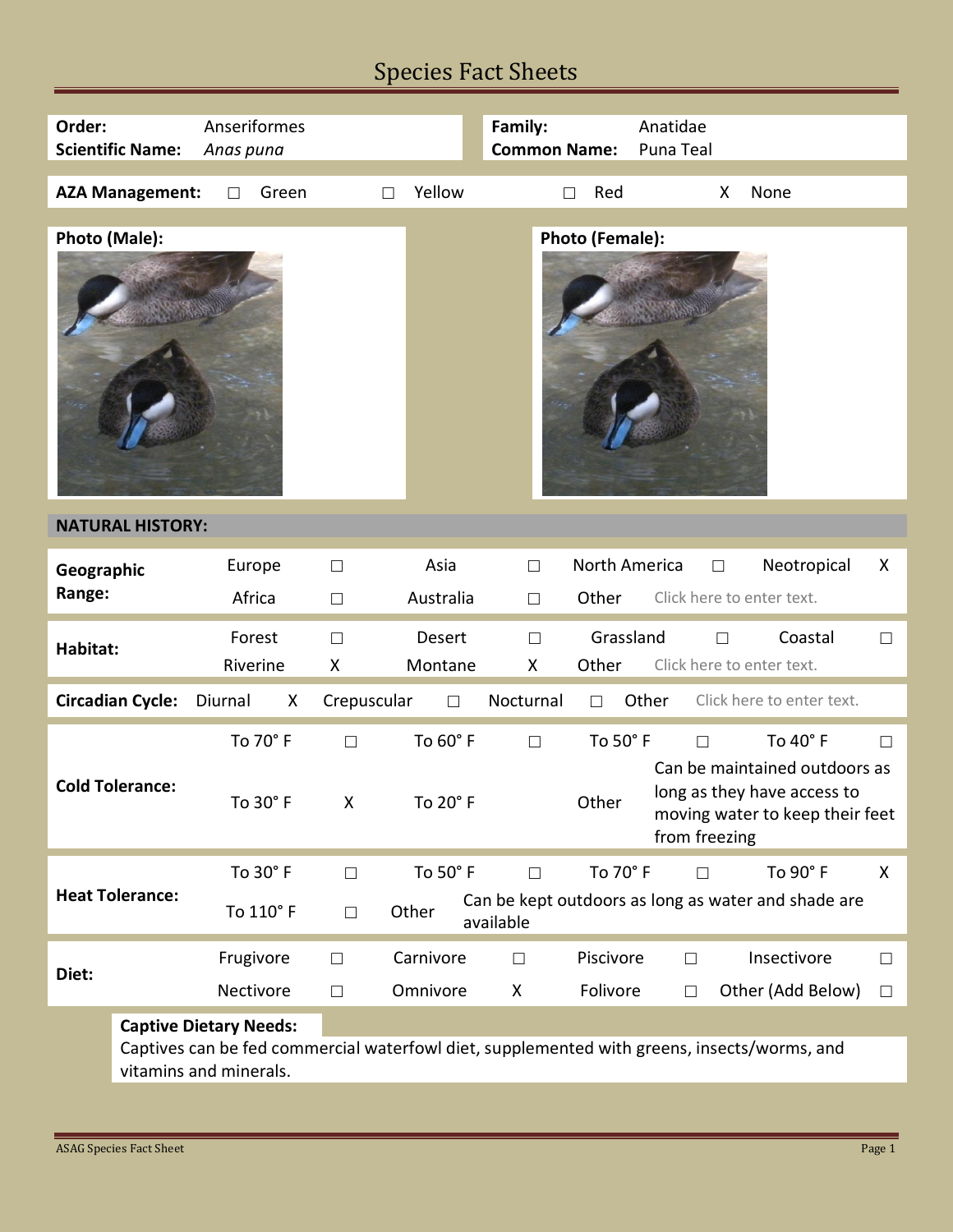## Species Fact Sheets

| Life Expectancy in the Wild:                                                                               | Males:                                                                                          | unknown          | Females:                                                                        | unknown            |  |  |  |  |  |  |
|------------------------------------------------------------------------------------------------------------|-------------------------------------------------------------------------------------------------|------------------|---------------------------------------------------------------------------------|--------------------|--|--|--|--|--|--|
| <b>Life Expectancy in Captivity:</b>                                                                       | Males:                                                                                          | 10 Years         | Females:                                                                        | 10 Years           |  |  |  |  |  |  |
|                                                                                                            |                                                                                                 |                  |                                                                                 |                    |  |  |  |  |  |  |
| <b>BREEDING INFORMATION:</b>                                                                               |                                                                                                 |                  |                                                                                 |                    |  |  |  |  |  |  |
| <b>Age at Sexual Maturity:</b>                                                                             | Males:                                                                                          | 1 Year           | Females:                                                                        | 1 Year             |  |  |  |  |  |  |
| <b>Courtship Displays:</b>                                                                                 | Males make a weak, rattling call, while females make a 4-5 syllable<br>decrescendo.             |                  |                                                                                 |                    |  |  |  |  |  |  |
| <b>Nest Site Description:</b>                                                                              | Nest in long grasses, usually not close to the water. Captives will use<br>elevated nest boxes. |                  |                                                                                 |                    |  |  |  |  |  |  |
| <b>Clutch Size, Egg Description:</b>                                                                       | centimeters                                                                                     |                  | 5-6 cream-pink color eggs, average egg size is 5.5 centimeters by 3.9           |                    |  |  |  |  |  |  |
| <b>Incubation Period:</b><br>25-26 Days                                                                    |                                                                                                 |                  | <b>Fledgling Period:</b>                                                        | 60 Days            |  |  |  |  |  |  |
|                                                                                                            |                                                                                                 |                  |                                                                                 |                    |  |  |  |  |  |  |
| <b>Parental Care:</b>                                                                                      |                                                                                                 |                  | Both parents care for ducklings, though only the female incubates eggs          |                    |  |  |  |  |  |  |
| <b>Chick Development:</b><br>Chicks leave the nest shortly after hatching and are able to feed themselves. |                                                                                                 |                  |                                                                                 |                    |  |  |  |  |  |  |
|                                                                                                            |                                                                                                 |                  |                                                                                 |                    |  |  |  |  |  |  |
| <b>CAPTIVE HABITAT INFORMATION:</b>                                                                        |                                                                                                 |                  |                                                                                 |                    |  |  |  |  |  |  |
| <b>Pairs or Small Flocks</b><br>Social Structure in the Wild:                                              |                                                                                                 |                  |                                                                                 |                    |  |  |  |  |  |  |
| <b>Social Structure in Captivity:</b><br><b>Pairs or Small Flocks</b>                                      |                                                                                                 |                  |                                                                                 |                    |  |  |  |  |  |  |
| <b>Minimum Group Size:</b><br>2                                                                            |                                                                                                 |                  | <b>Maximum Group Size:</b>                                                      | <b>Small Flock</b> |  |  |  |  |  |  |
| <b>Compatible in</b><br>Yes<br><b>Mixed Species Exhibits:</b>                                              |                                                                                                 | <b>Comments:</b> | Can be successfully mixed with other waterfowl,<br>callitrichid monkeys, agouti |                    |  |  |  |  |  |  |
| <b>Optimal Habitat Size:</b><br>100 Square Feet per Pair                                                   |                                                                                                 |                  |                                                                                 |                    |  |  |  |  |  |  |
| Will hybridize with silver teal in captivity.<br><b>Management Challenges:</b>                             |                                                                                                 |                  |                                                                                 |                    |  |  |  |  |  |  |
|                                                                                                            |                                                                                                 |                  |                                                                                 |                    |  |  |  |  |  |  |

### **ADDITIONAL COMMENTS:**

Previously listed as a subspecies of silver teal (Anas versicolor), the Puna teal is found in central South America – Peru, western Bolivia, northern Chile, and northwestern Argentina. It is named after the Puna, the grasslands of the central Andes. Teal are often found in larger lakes and ponds.

Puna teal measure 48 centimeters in length. The back, chest, and flanks are a light brown, spotted with darker brown. A black cap crowns the head, extending to just below the eyes; below that, the face is white. The most visually striking feature of the puna teal is its sky-blue beak, split down the middle by a black stripe.

Puna teal are not considered to be endangered in the wild. Their population is very large and appears to be stable. In some parts of the range, the species is the most commonly encountered duck. The species is